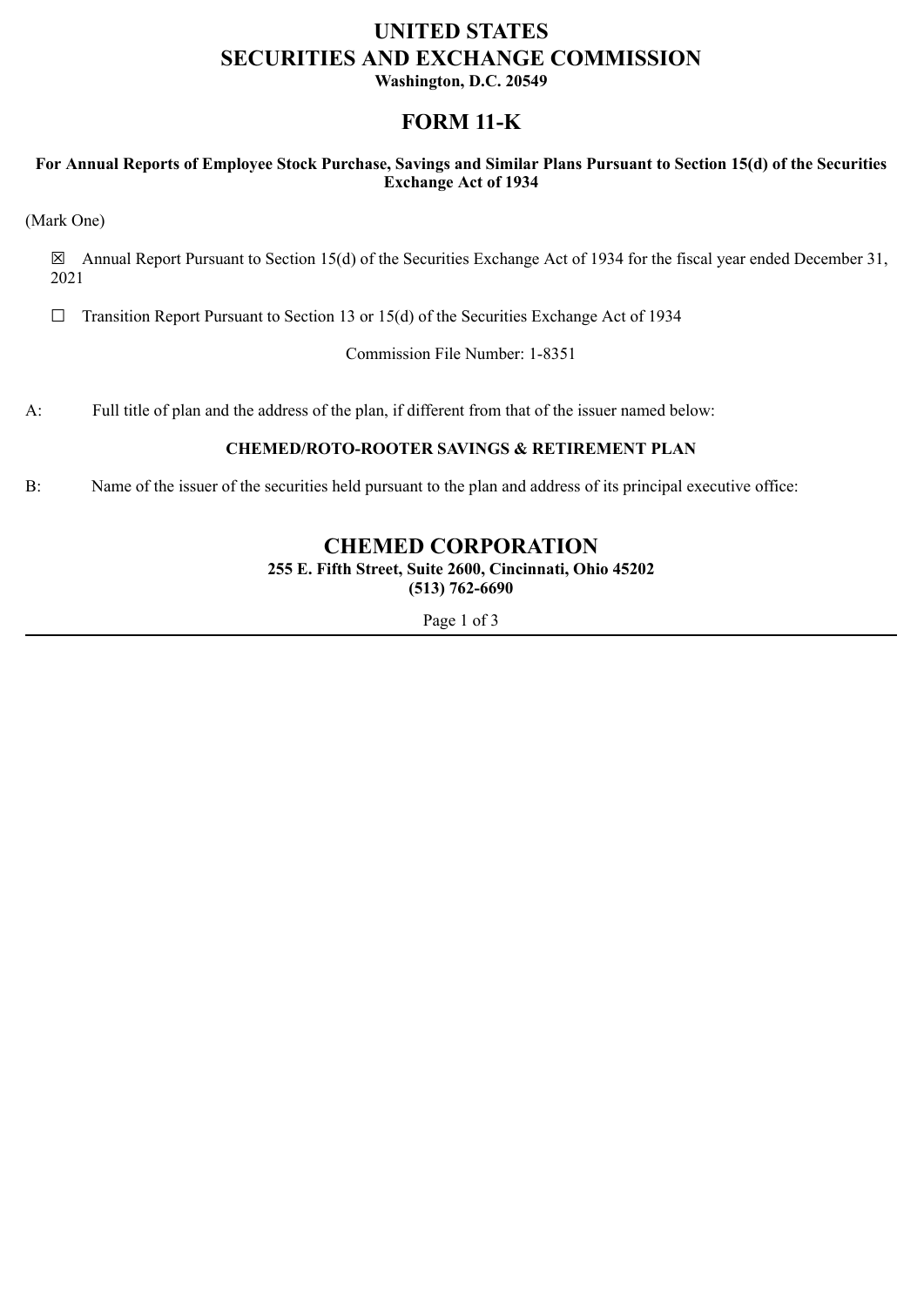# **REQUIRED INFORMATION**

The Financial Statements and Supplemental Schedule for the Chemed/Roto-Rooter Savings and Retirement Plan identified below are being filed with this Annual Report on Form 11-K:

| ITEM 1. FINANCIAL STATEMENTS AND EXHIBITS                                                             | <b>PAGE NUMBER</b>   |  |
|-------------------------------------------------------------------------------------------------------|----------------------|--|
| (a) Financial Statements                                                                              |                      |  |
| 1. Report of Independent Registered Public Accounting Firm                                            | $F-S1$               |  |
| 2. Statements of Net Assets Available for Benefits at<br>December 31, 2021 and 2020                   | $F-S2$               |  |
| 3. Statements of Changes in Net Assets Available for Benefits<br>For the Year Ended December 31, 2021 | $F-S3$               |  |
| 4. Notes to Financial Statements                                                                      | F-S 4 through F-S 10 |  |
| 5. Schedule:<br>Schedule I – Schedule of Assets (Held At End of Year)                                 | F-S 11               |  |
| 6. Consent of Independent Registered Public Accounting Firm                                           | Exhibit I            |  |
| Page 2 of 3                                                                                           |                      |  |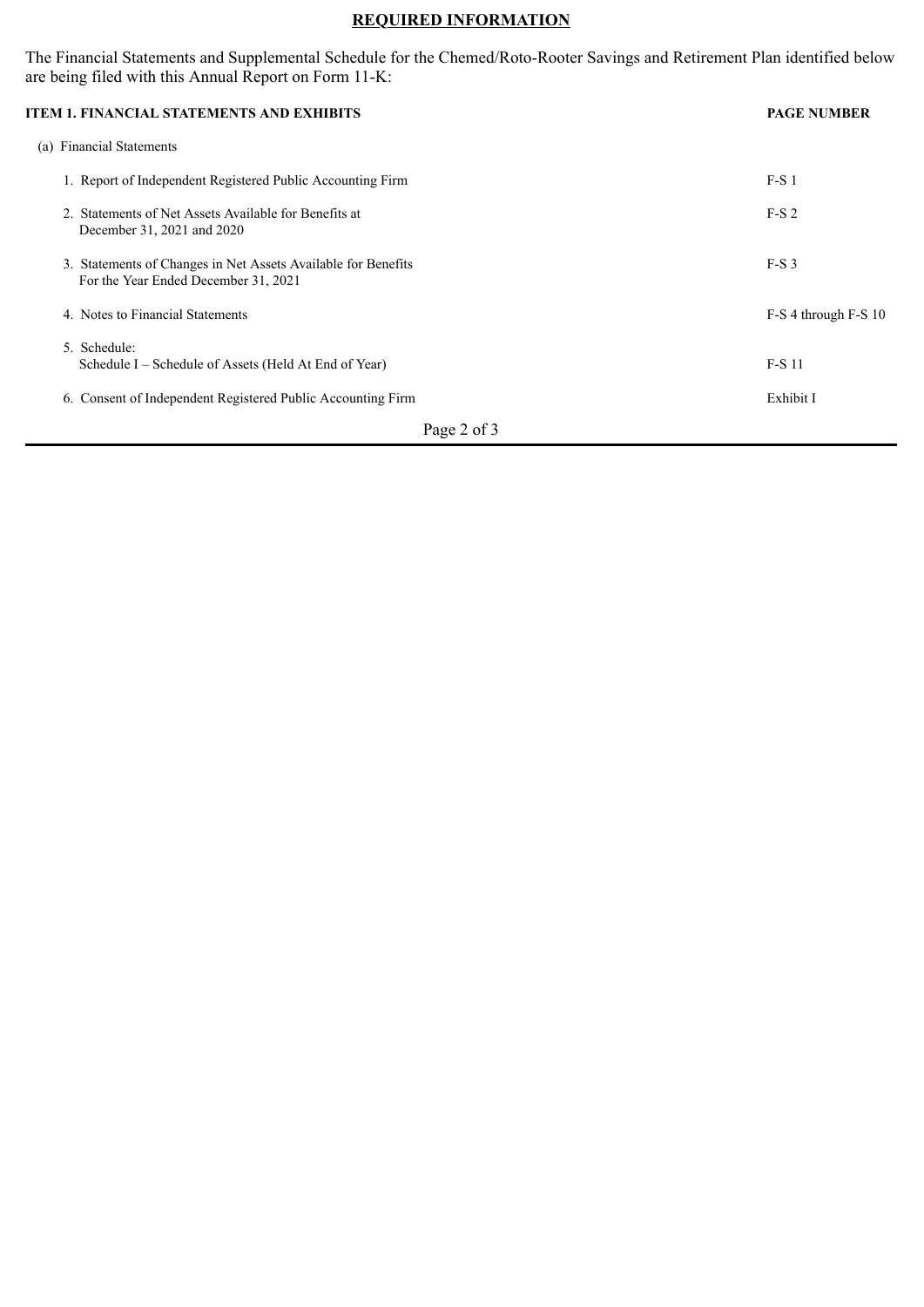#### SIGNATURES

Pursuant to the requirements of the Securities Exchange Act of 1934, the Administrative Committee of the Chemed/Roto-Rooter Savings and Retirement Plan has caused this annual report to be signed by the undersigned hereunto duly authorized.

Dated: June 23, 2022 CHEMED/ROTO-ROOTER SAVINGS & RETIREMENT PLAN

By: /s/ Steve P. Ratterman Steve P. Ratterman Administrative Committee

Page 3 of 3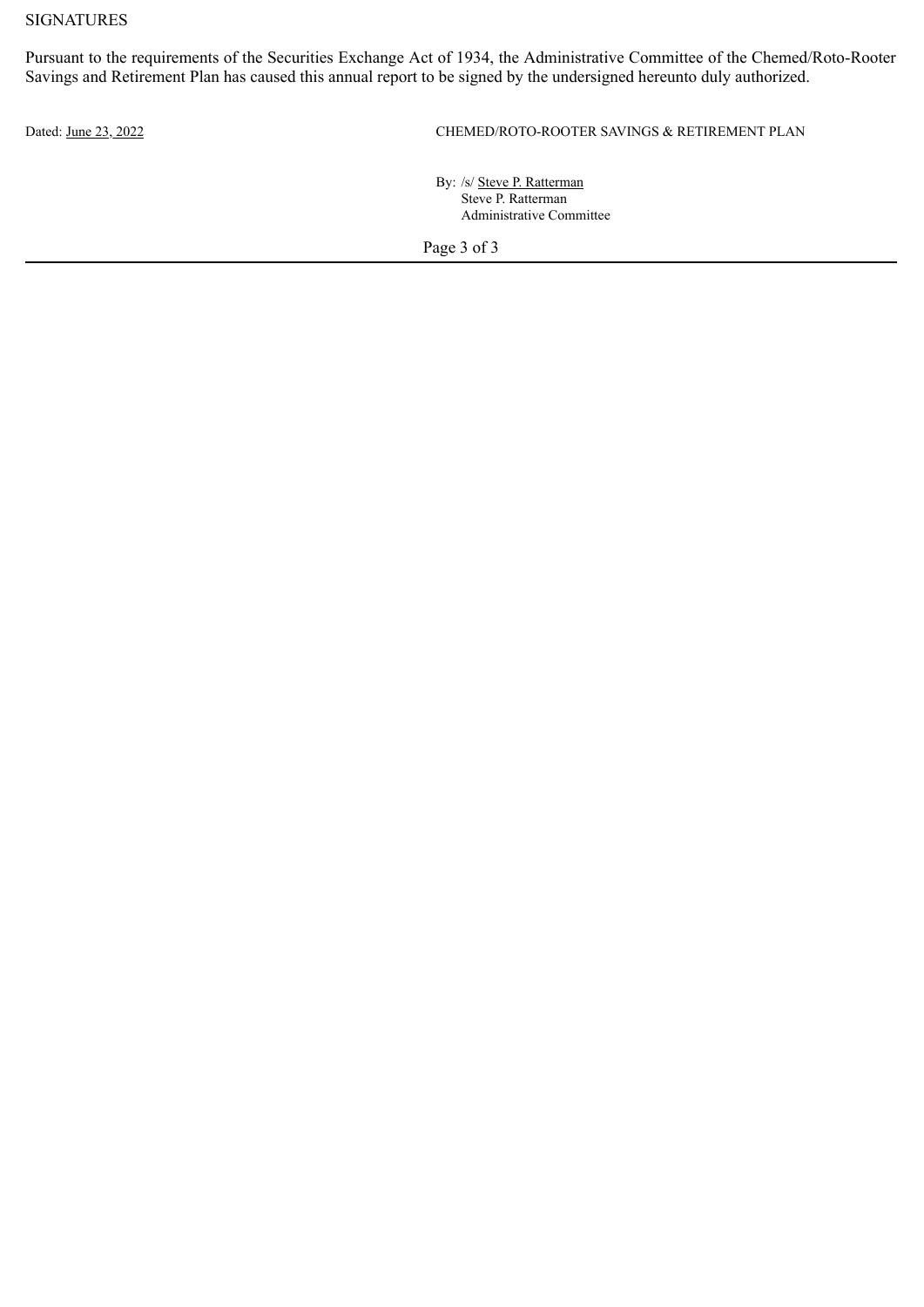#### **Report of Independent Registered Public Accounting Firm**

To the Plan Administrator and Plan Participants Chemed/Roto Rooter Savings & Retirement Plan

#### *Opinion on the Financial Statements*

We have audited the accompanying statement of net assets available for benefits of the Chemed/Roto Rooter Savings & Retirement Plan (the "Plan") as of December 31, 2021 and 2020, and the related statement of changes in net assets available for benefits for the year ended December 31, 2021, and the related notes (collectively referred to as the "financial statements"). In our opinion, the financial statements present fairly, in all material respects, the net assets of the Plan as of December 31, 2021 and 2020, and the changes in its net assets for the year ended December 31, 2021, in conformity with accounting principles generally accepted in the United States of America.

#### *Basis of Opinion*

The Plan's management is responsible for these financial statements. Our responsibility is to express an opinion on the Plan's financial statements based on our audits. We are a public accounting firm registered with the Public Company Accounting Oversight Board (United States) ("PCAOB") and are required to be independent with respect to the Plan in accordance with the U.S. federal securities laws and the applicable rules and regulations of the Securities and Exchange Commission and the PCAOB.

We conducted our audits in accordance with the standards of the PCAOB. Those standards require that we plan and perform the audit to obtain reasonable assurance about whether the financial statements are free of material misstatement, whether due to error or fraud. The Plan is not required to have, nor were we engaged to perform, an audit of its internal control over financial reporting. As part of our audits, we are required to obtain an understanding of internal control over financial reporting but not for the purpose of expressing an opinion on the effectiveness of the Plan's internal control over financial reporting. Accordingly, we express no such opinion.

Our audits included performing procedures to assess the risks of material misstatement of the financial statements, whether due to error or fraud, and performing procedures that respond to those risks. Such procedures included examining, on a test basis, evidence regarding the amounts and disclosures in the financial statements. Our audits also included evaluating the accounting principles used and significant estimates made by management, as well as evaluating the overall presentation of the financial statements. We believe that our audits provide a reasonable basis for our opinion.

#### *Supplemental Information*

The supplemental information in the accompanying schedule of assets held at end of year as of December 31, 2021 has been subjected to audit procedures performed in conjunction with the audit of the Plan's financial statements. The supplemental information is the responsibility of the Plan's management. Our audit procedures included determining whether the supplemental information reconciles to the financial statements or the underlying accounting and other records, as applicable, and performing procedures to test the completeness and accuracy of the information presented in the supplemental information. In forming our opinion on the supplemental information, we evaluated whether the supplemental information, including its form and content, is presented in conformity with Department of Labor's Rules and Regulations for Reporting under the Employee Retirement Income Security Act of 1974. In our opinion, the supplemental information is fairly stated, in all material respects, in relation to the financial statements as a whole.

/s/ Plante & Moran PLLC

We have served as the Plan's auditor since 2017.

Columbus, Ohio June 23, 2022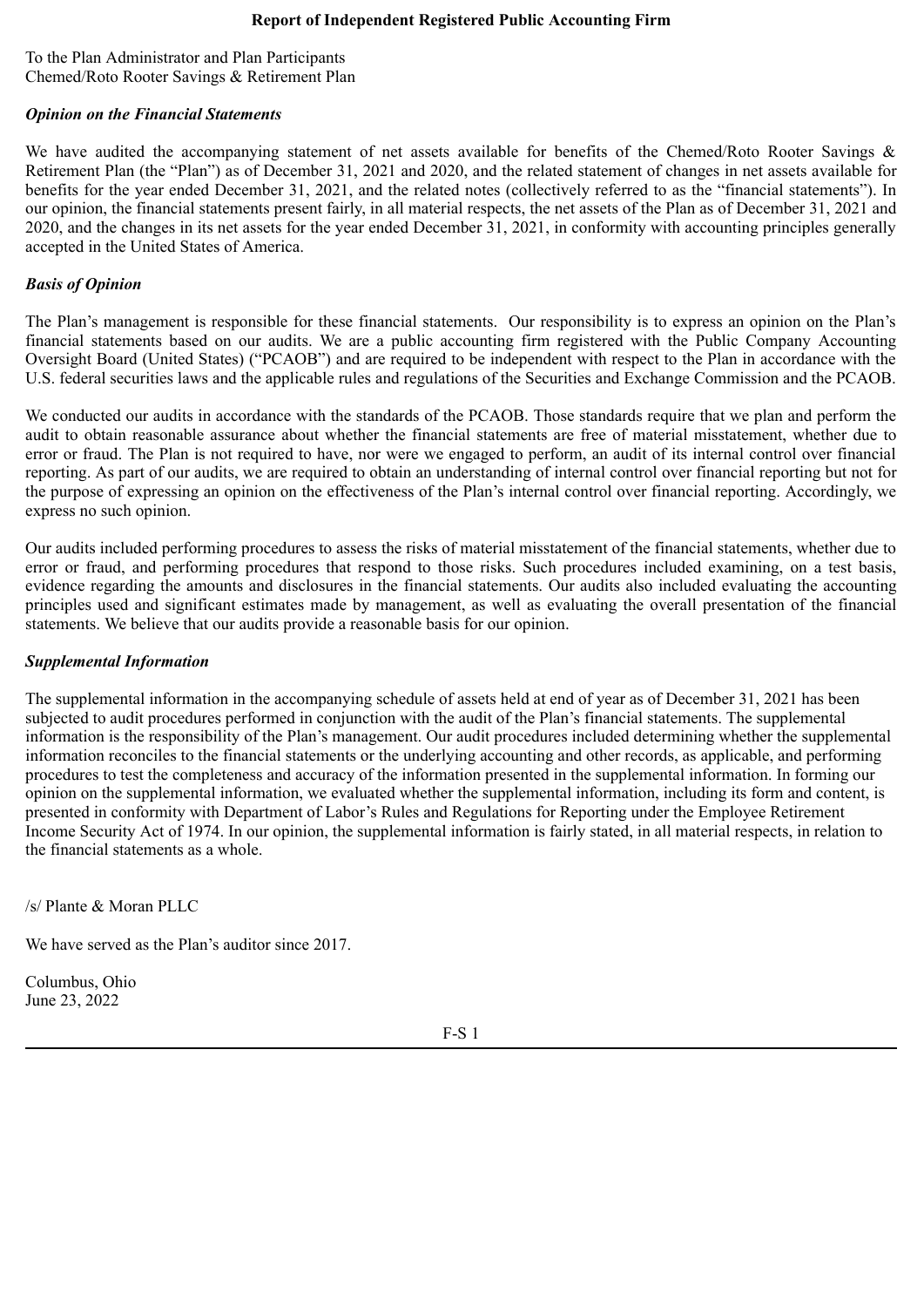### **Statements of Net Assets Available for Benefits**

|                                                  | December 31, |             |    |              |
|--------------------------------------------------|--------------|-------------|----|--------------|
|                                                  |              | 2021        |    | 2020         |
| Assets:                                          |              |             |    |              |
| Investments, at fair value:                      |              |             |    |              |
| Chemed Corporation common stock                  | \$           | 34,650,199  | S. | 37, 101, 169 |
| Mutual funds                                     |              | 305,038,439 |    | 272,804,031  |
| Collective Trust fund                            |              | 19,359,149  |    | 15,050,483   |
| Total investments                                |              | 359,047,787 |    | 324,955,683  |
| Receivables:                                     |              |             |    |              |
| Notes receivable from participants               |              | 8,263,949   |    | 7,698,994    |
| <b>Employer contributions</b>                    |              | 6,491,089   |    | 5,776,336    |
| Participant contributions                        |              |             |    |              |
| Accrued interest and dividends                   |              | 2,955       |    | 2,922        |
| Total receivables                                |              | 14,757,993  |    | 13,478,252   |
| Cash                                             |              | 1,109,569   |    | 625,211      |
| Total assets                                     |              | 374,915,349 |    | 339,059,146  |
| Liabilities:                                     |              |             |    |              |
| Accrued expenses                                 |              | 4,895       |    | 3,991        |
| Net assets available for benefits, at fair value | S            | 374,910,454 |    | 339,055,155  |

The accompanying notes are an integral part of these financial statements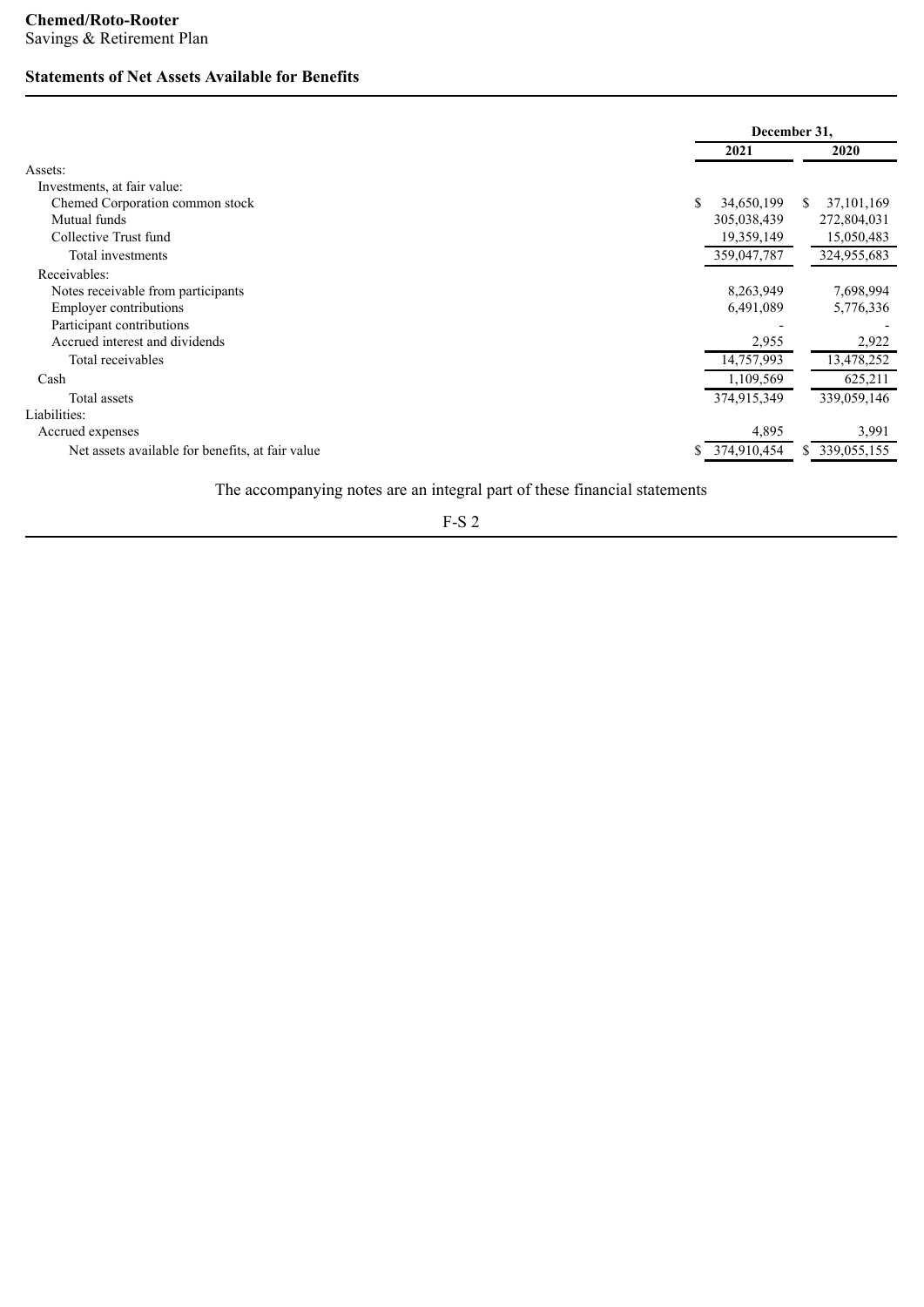# **Statement of Changes in Net Assets Available for Benefits**

|                                                                                                                                                                                                                 | <b>Year Ended</b><br>December 31,<br>2021    |            |
|-----------------------------------------------------------------------------------------------------------------------------------------------------------------------------------------------------------------|----------------------------------------------|------------|
| Contributions:<br>Employer<br>Participant<br>Rollovers                                                                                                                                                          | 12,486,999<br>\$<br>15,498,655<br>29,514,108 | 1,528,454  |
| Interest income on notes receivable from participants                                                                                                                                                           |                                              | 378,536    |
| Investment income:<br>Net realized and unrealized gain on investments<br>Dividends and other income                                                                                                             | 19,970,660<br>18,833,050<br>38,803,710       |            |
| Benefits paid to participants<br>Administrative expenses                                                                                                                                                        | (32,666,167)<br>(32, 841, 055)               | (174, 888) |
| Increase in net assets                                                                                                                                                                                          | 35,855,299                                   |            |
| Net assets available for benefits:<br>Beginning of year<br>End of year<br>$T = 1$<br>$\sim$ $\sim$ $\sim$ $\sim$ $\sim$ $\sim$<br>$\cdot$ $\cdot$ $\cdot$ $\cdot$<br><b>Contract Contract Contract Contract</b> | 339,055,155<br>\$374,910,454                 |            |

# The accompanying notes are an integral part of these financial statements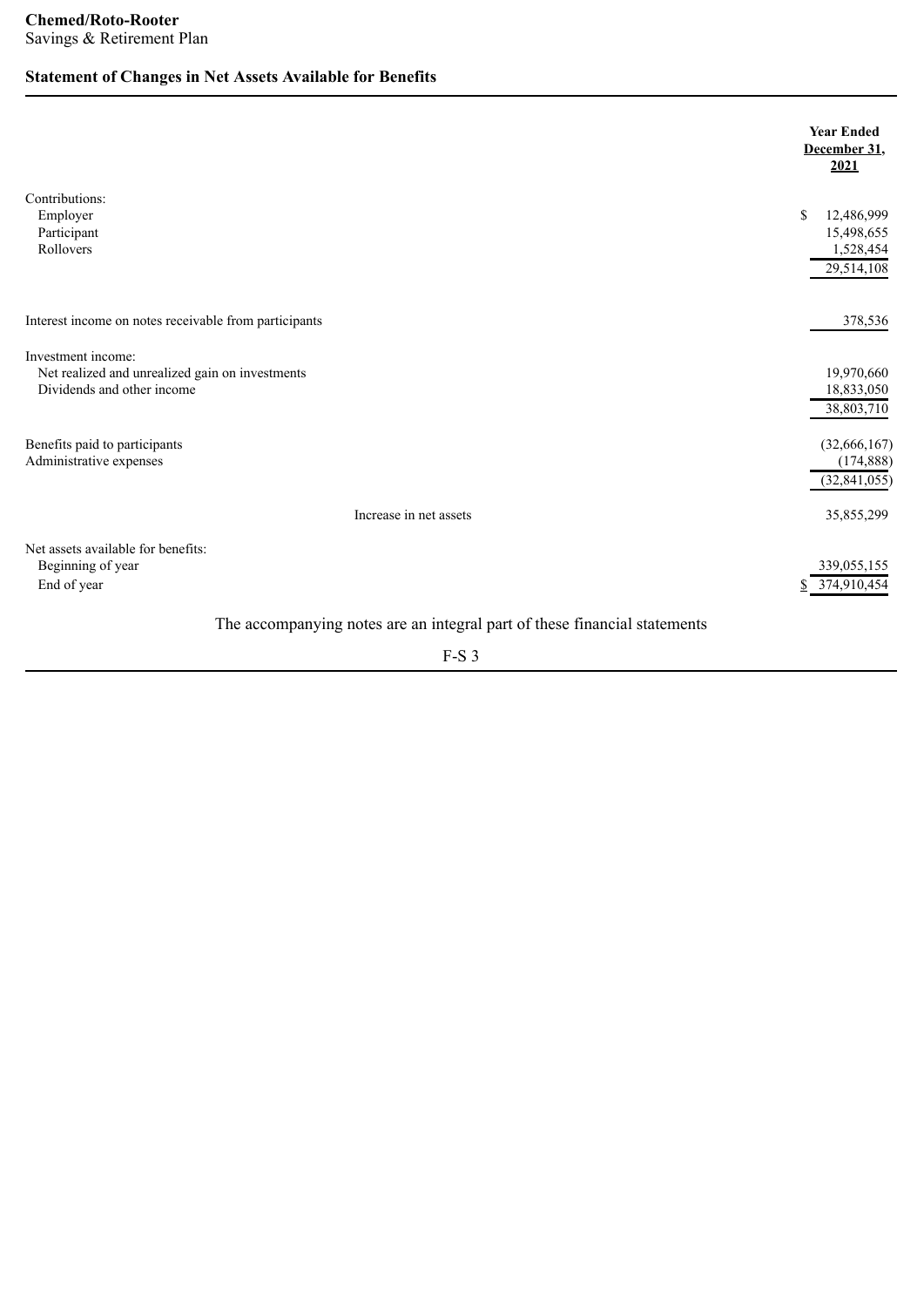# 1. **General Description of the Plan**

# **Overview and Eligibility**

Chemed Corporation, as the Plan Administrator, adopted the Chemed/Roto-Rooter Savings & Retirement Plan (the "Plan"). The Plan is a defined contribution plan available to all full-time employees of participating units of Chemed Corporation (the "Company"), except those covered by collective bargaining agreements, who have completed at least 500 hours of service in any six months of continuous service. The following summary provides an overview of major Plan provisions and is provided for general informational purposes. Participants should refer to the Plan document for more complete information and a full description of the Plan provisions and qualifications. The Plan is subject to the provisions of the Employee Retirement Income Security Act of 1974, as amended ("ERISA").

#### **Contributions**

Employee contributions may be made from before-tax earnings, which has the effect of reducing current taxable earnings for federal income tax purposes, and/or after tax earnings. In any Plan year, an employee may contribute up to a maximum of 85% of his or her included compensation, as defined, or the maximum allowed by the Internal Revenue Code, as amended ("IRC"), whichever is less ("Basic Contribution"). For the Plan year 2021, the IRC limit on before-tax contributions was \$19,500. In addition, eligible employees who have attained age 50 prior to the close of the Plan year are eligible to make a catch-up contribution of \$6,500. Employee contributions are made through payroll deductions. The Company, on a participating unit basis, may elect to make contributions ("Qualified Matching Contribution") to the Plan on the first 6% of employees' basic contribution. The Company may also elect to make discretionary contributions ("Qualified Nonelective Contribution"). The Company made discretionary contributions of \$7,776,222 and \$6,574,896 for the years ended December 31, 2021 and 2020, respectively.

The Plan limits covered compensation for purposes of determining Basic and Matching Contributions to \$290,000 for the Plan year ended December 31, 2021. All contributions are subject to limitations imposed by the IRC and ERISA.

#### **Participant Accounts**

Individual participant accounts are maintained for each Plan participant. Each participant's account is credited with the participant's contributions, the Company match if applicable, and an allocation of Plan earnings, and charged with withdrawals and an allocation of Plan losses and administrative expenses. Allocations are based on participant earnings or account balances, as defined. The Plan benefit to which a participant is entitled is the benefit that can be provided from the participant's account.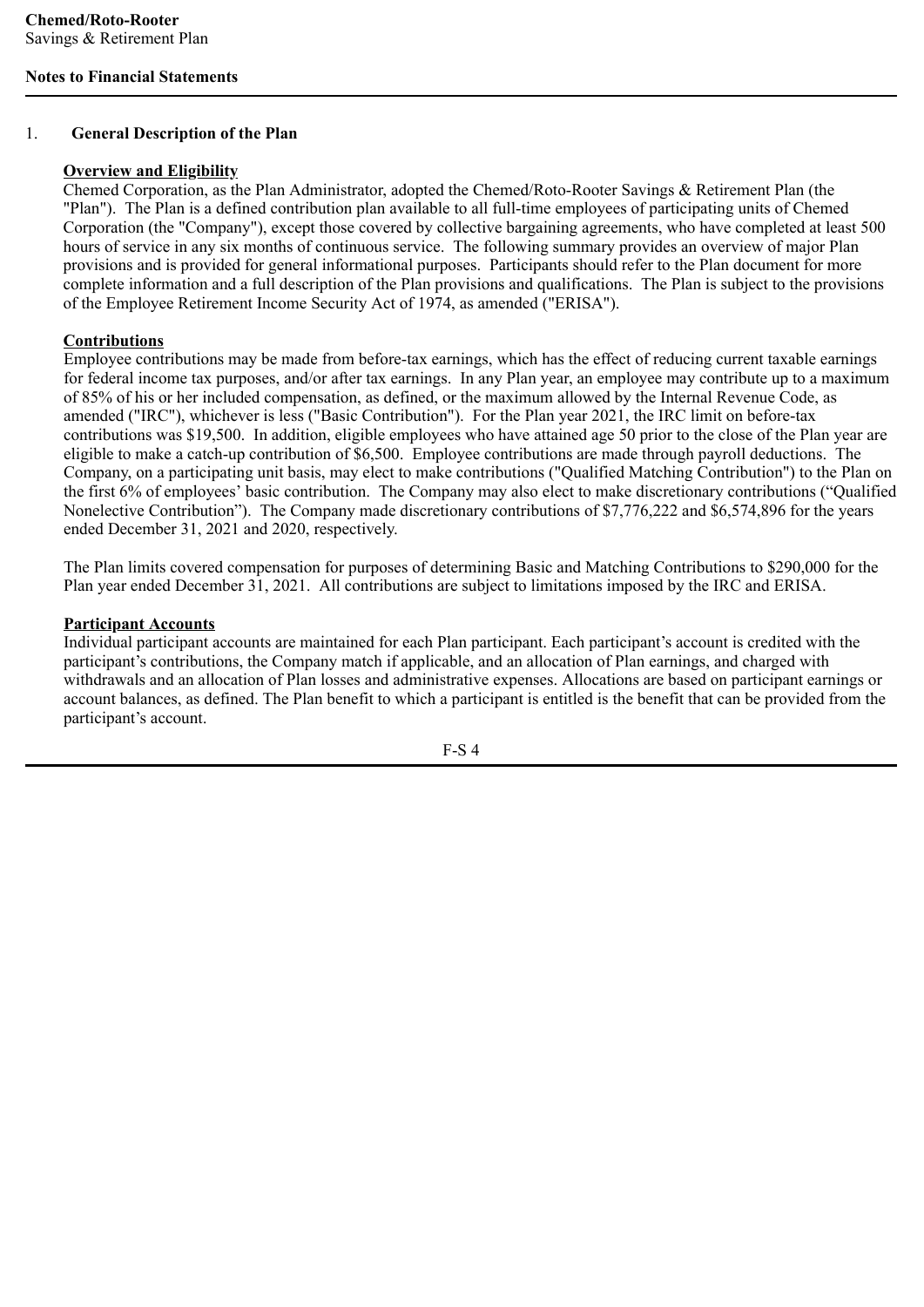### **Vesting and Forfeitures**

Participants are immediately vested in their Basic Contributions and any earnings or losses thereon. Vesting in the employer's Matching Contributions occurs in annual 20% increments after two years of service and participants are fully vested after six years of service. Additionally, all participants of the Plan are fully vested in employer contributions upon normal retirement, death or total permanent disability incurred while employed. Participants who forfeit amounts under the Plan are permitted to restore the amount of such forfeiture by paying the Plan, subject to certain limitations, the entire withdrawn amount which gave rise to the forfeiture. Forfeitures are not permitted to be restored to the participants' accounts after the occurrence of five consecutive one year breaks-in-service. Company may elect to use forfeitures to pay Plan administrative expenses or to reduce Qualified Nonelective Contributions and Qualified Matching Contributions.

At December 31, 2021 and 2020, the forfeited account totaled \$1,285,133 and \$798,560 , respectively, which was used to reduce the year end employer contributions receivable.

#### **Investment Options**

Investment of employee contributions is made in accordance with employee elections and stipulated Plan provisions. Beginning January 1, 1999, the Plan appointed Merrill Lynch, who was subsequently acquired by Bank of America, N.A., as Trustee and currently offers participants the ability to invest contribution amounts in various mutual fund options, a stable value collective trust fund and Chemed Corporation stock. Purchases of Chemed Corporation stock are made by the Plan's trustee on the open market. Investment in Chemed Corporation stock is limited to 20% of a participant's total account balance. Employer contributions are invested in the same manner and allocation as the employee contributions. The Plan allows participants to transfer funds among the various investment options.

#### **Notes Receivable from Participants**

Participants may borrow from their vested account balance a minimum of \$500 up to a maximum of 50% of the vested account balance with a maximum limit of \$50,000. Loan terms range from 1 to 5 years or up to 10 years if the proceeds of the loan are used for the purchase of the participant's primary residence. Loans are secured by the balance in the Participant's account and bear interest at the prime rate plus 1%. Participants may not have more than two loans outstanding at any one time. Principal and interest payments are payable ratably through direct payroll deductions. Loans are in default when any scheduled payment remains unpaid beyond the last day of the calendar quarter following the calendar quarter in which the participant missed a scheduled payment. Also, a loan is in default if the participant or a representative makes a false statement to the Plan.

#### **Payment of Benefits**

Upon termination of service with the Company, participants are entitled to a lump sum distribution of the vested portion of their account balance. Upon retirement or if a participant becomes totally and permanently disabled or dies, the participant or their beneficiary is entitled to their entire account balance. Retired and terminated Participants who have an account balance in excess of \$5,000 may elect various forms of deferred distribution.

#### **Withdrawals**

The Plan allows withdrawals of after-tax, rollover and vested employer matching contributions while an active employee. The Plan also allows for a "financial hardship" withdrawal of before-tax contributions for participants under age  $59\frac{1}{2}$  years in cases of demonstrated "financial hardship", as defined by the Plan document.

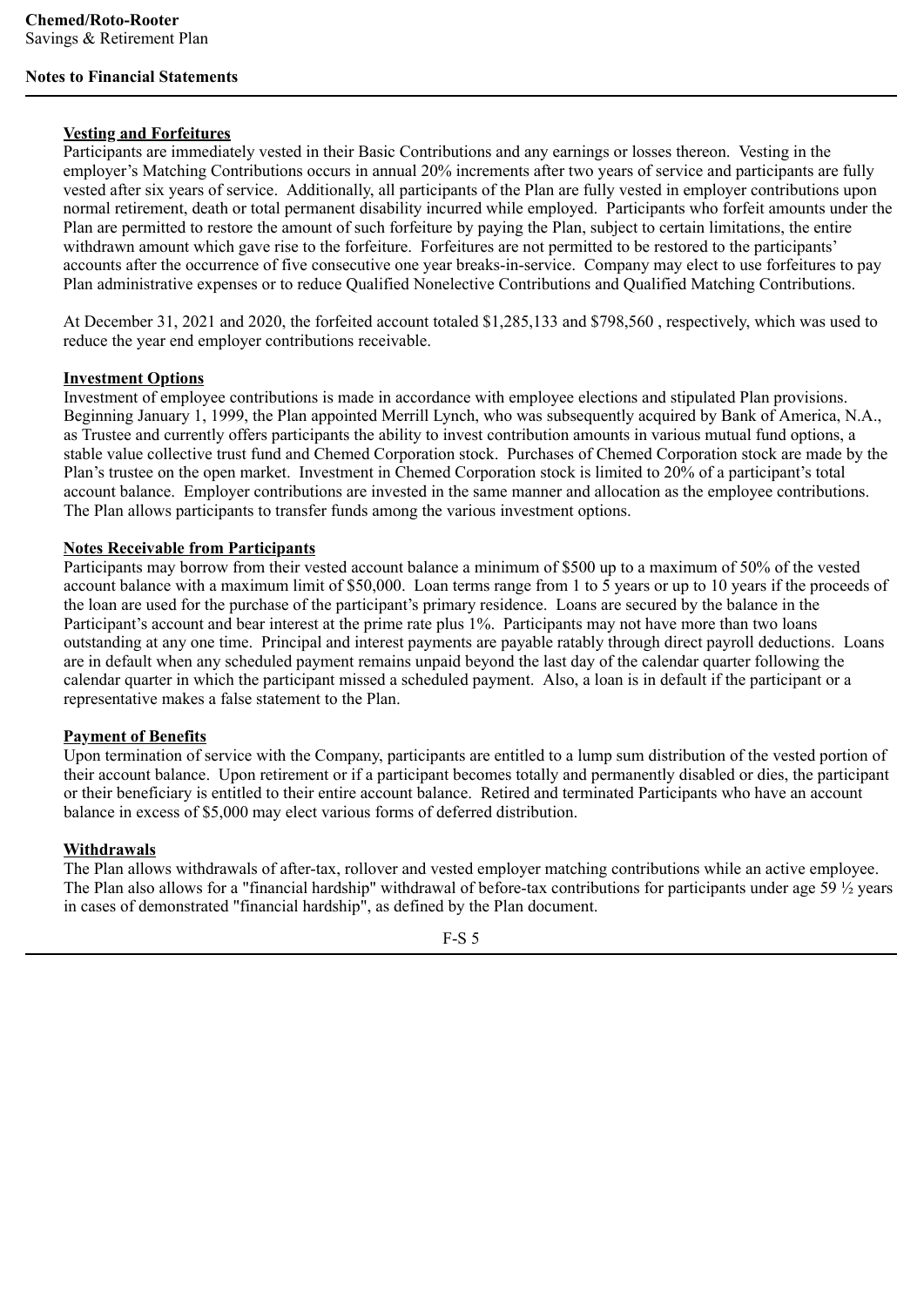# **Plan Termination**

The Company anticipates that the Plan will continue without interruption but reserves the right to discontinue the Plan subject to the provisions of ERISA and the IRC. In the event that the Plan is terminated, the participants shall be fully vested in the current market value of amounts credited to their accounts at the date of termination.

### 2. **Summary of Significant Accounting Policies**

## **Investment valuation**

Investments of the Plan are valued at fair value. Fair value is the price that would be received to sell an asset or paid to transfer a liability in an orderly transaction between market participants at the measurement date. See Note 5.

# **Notes receivable from participants**

Notes receivable from participants are measured at their unpaid principal balance plus any accrued but unpaid interest. Delinquent participant loans are reclassified as distributions based upon the terms of the Plan document. No allowance for credit losses has been recorded as of December 31, 2021 or 2020.

# **Investment income**

Dividend income is recorded on the ex-dividend date. Interest earned on investments is recorded on the accrual basis.

# **Payment of benefits**

Benefits are recorded when paid.

# **Expenses of the Plan**

All expenses incurred in the administration of the Plan are paid by the Plan except for audit and legal expenses which are paid by the Company.

#### **Basis of accounting**

The financial statements of the Plan are prepared on the accrual basis of accounting in accordance with accounting principles generally accepted in the United States of America ("U. S. GAAP").

### **Use of estimates**

The preparation of financial statements in conformity with U. S. GAAP requires management to make estimates and assumptions that affect the reported amounts of assets and liabilities and disclosure of contingent assets and liabilities at the date of the financial statements and the reported amounts of changes in net assets available for benefits during the reporting period. Actual results could differ from those estimates.

$$
F-S6
$$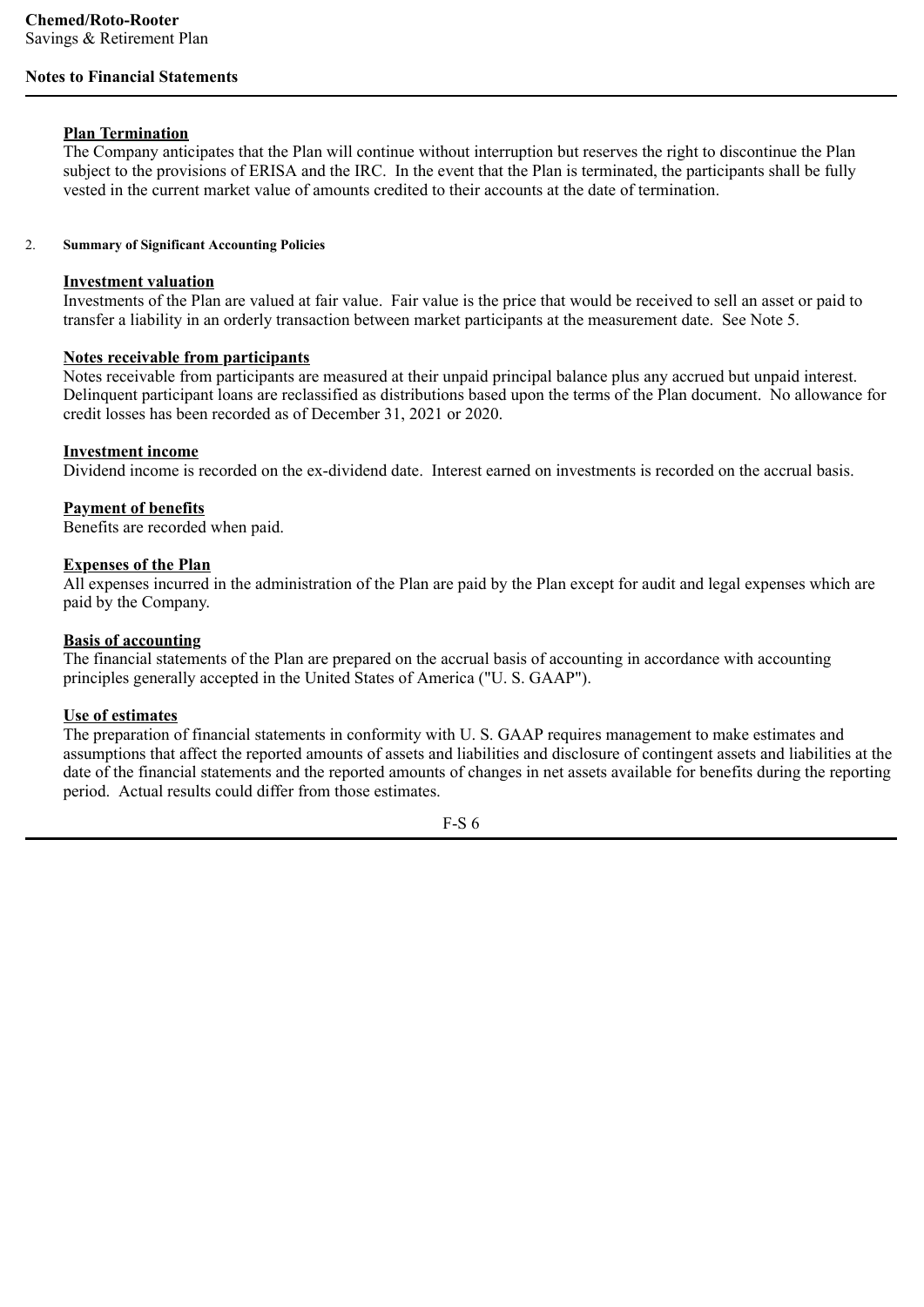### **Concentrations, risks and uncertainties**

The Plan has a significant concentration of investment in Chemed Corporation stock. A change in the value of this stock could cause the value of the Plan's net assets to change significantly due to this concentration.

The Plan provides for various investment options in a number of funds which include stocks, bonds, fixed income securities, mutual funds and other investment securities. Certain investments are exposed to risks such as changes in interest rates, fluctuations in market conditions and credit risk. The level of risk associated with certain investment securities and uncertainty related to changes in value of these securities could materially affect participant account balances and amounts reported in the financial statements and accompanying notes.

### 3. **Tax Status**

The Internal Revenue Service ("IRS") has determined and informed the Company by a letter dated April 3, 2018, that the Plan and related Trust are designed in accordance with

applicable sections of the IRC. Although the Plan has been amended since receiving the determination letter, the Plan's administrator believes that the Plan is designed and is

currently being operated in compliance with the applicable sections of the IRC. The related Trust is exempt from federal income tax under section 501(a) of the IRC.

The Plan administrator believes it is no longer subject to income tax examinations for years prior to 2018.

### 4. **Reconciliation of Financial Statements to Form 5500**

The following is a reconciliation of the net assets available for benefits per the financial statements at December 31, 2021 and 2020 to Form 5500.

|                                       |               | December 31.   |  |  |
|---------------------------------------|---------------|----------------|--|--|
|                                       | 2021          | 2020           |  |  |
| Net assets available for benefits per |               |                |  |  |
| the financial statements              | \$374,910,454 | \$ 339,055,155 |  |  |
| Amounts allocated to withdrawing      |               |                |  |  |
| participants                          | (1,103,699)   | (620, 166)     |  |  |
| Net assets available for benefits per |               |                |  |  |
| the Form 5500                         | 373,806,755   | \$ 338,434,989 |  |  |

The following is a reconciliation of changes in net assets per the financial statements at December 31, 2021 to Form 5500.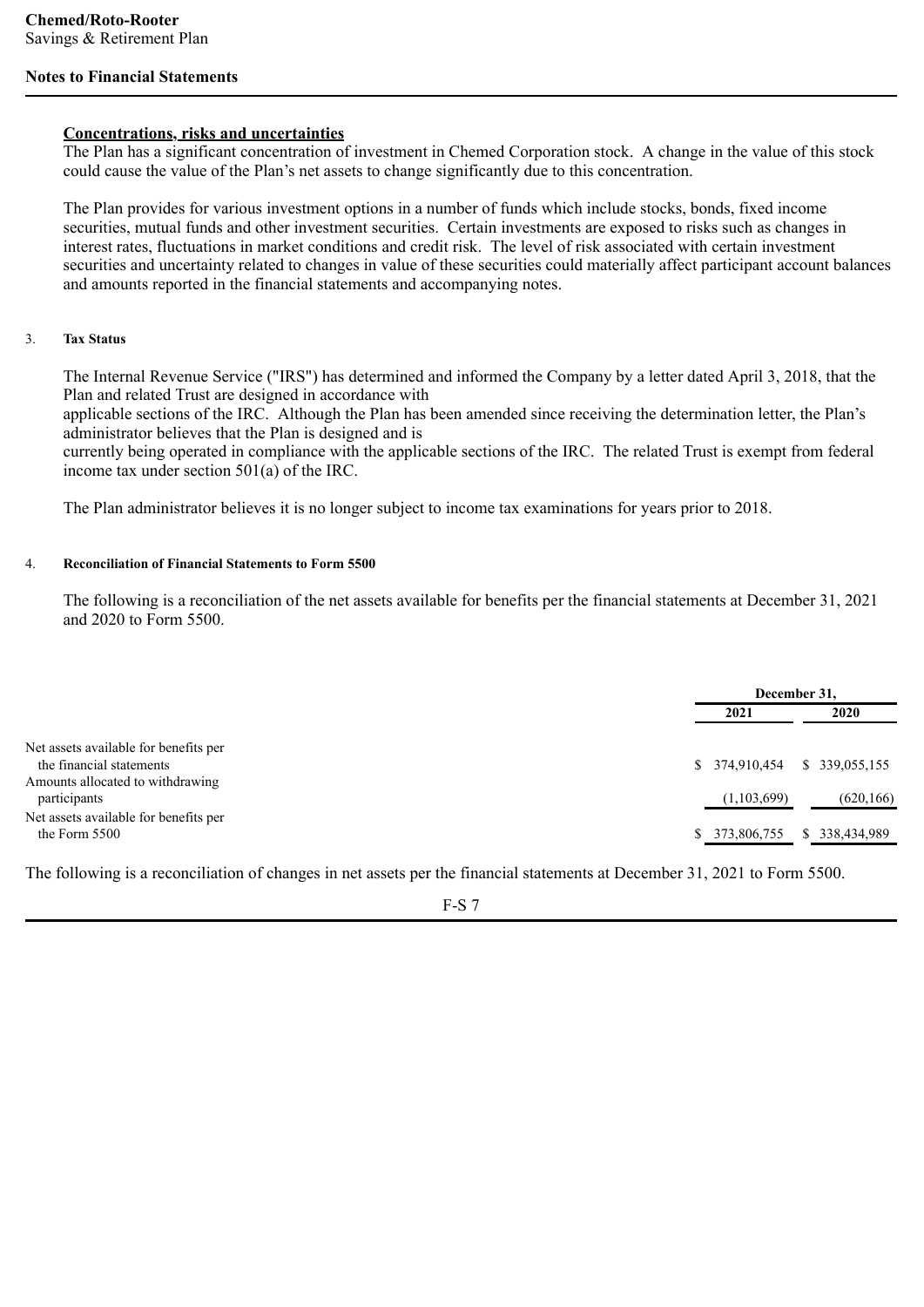| Increase in net assets per the financial statements          | \$35,855,299  |
|--------------------------------------------------------------|---------------|
| Less: Change in amounts allocated to withdrawing particpants | (483, 533)    |
| Net income per Form 5500                                     | \$ 35,371,766 |

Amounts allocated to withdrawing participants are recorded on the Form 5500 for benefit claims that have been requested prior to December 31, but are not yet paid as of year-end.

#### 5. **Fair Value Measurements**

Fair value is defined as the price that will be received to sell an asset or paid to transfer a liability in an orderly transaction between market participants at the measurement date. Fair value is based on a three-level hierarchy that prioritizes the inputs to valuation techniques used to measure fair value. The hierarchy gives the highest priority to unadjusted quoted prices in active markets for identical assets or liabilities (Level 1 measurements) and the lowest priority to unobservable inputs (Level 3 measurements). The three levels of the fair value hierarchy are described below:

Level 1 – Inputs to the valuation methodology are unadjusted quoted prices for identical assets or liabilities in active markets that the Plan has the ability to access.

Level 2 – Inputs to the valuation methodology include quoted prices for similar assets or liabilities in active markets; quoted prices for identical or similar assets or liabilities in inactive markets; inputs other than quoted prices that are observable for the asset or liability; inputs that are derived principally from or corroborated by observable market data by correlation or other means. If the asset or liability has a specified (contractual) term, the Level 2 input must be observable for substantially the full term of the asset or liability.

Level 3 – Inputs to the valuation methodology are unobservable and significant to the fair value measurement.

The asset's or liability's fair value measurement level within the fair value hierarchy is based on the lowest level of any input that is significant to the fair value measurement. Valuation techniques used need to maximize the use of observable inputs and minimize the use of unobservable inputs.

Following is a description of the valuation methodologies used for assets measured at fair value:

Mutual funds – Valued at the net asset value ("NAV") of shares held by the Plan at year-end, using prices quoted on active markets at the measurement date.

Common stock – Valued at the closing price reported on the New York Stock Exchange on which the security is traded.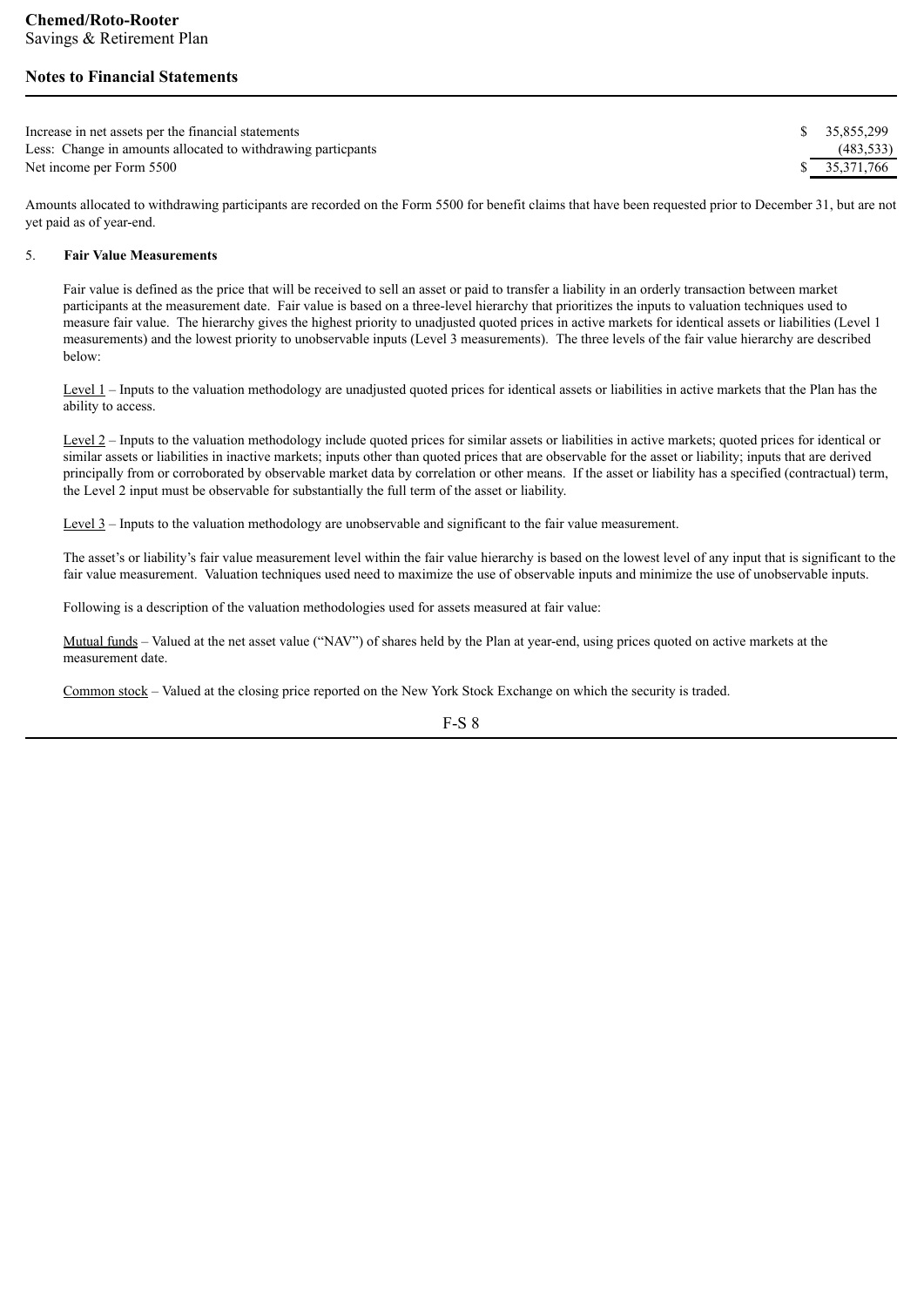Collective trust – Valued at NAV of units of a bank collective trust. The NAV, as provided by the trustee, is used as a practical expedient to estimate fair value. The NAV is based on the fair value of the underlying investments held by the fund less its liabilities. This practical expedient is not used when it is determined to be probable that the fund will sell the investment for an amount different than the reported NAV. Participant transactions (purchases and sales) may occur daily. Were the Plan to initiate a full redemption of the collective trust, the investment adviser reserves the right to temporarily delay withdrawal from the trust in order to ensure that securities liquidations will be carried out in an orderly business manner.

The following table sets forth by level, within the fair value hierarchy, the Plan's assets at fair value:

|                                 | Investments       |    |                   |               | December 31, 2021        |    |         |  |
|---------------------------------|-------------------|----|-------------------|---------------|--------------------------|----|---------|--|
|                                 | (at fair value)   |    | Level 1           |               | Level 2                  |    | Level 3 |  |
| Common stock                    | 34,650,199        |    | 34,650,199        | -S            |                          | S. |         |  |
| Mutual funds                    | 305,038,439       |    | 305,038,439       |               |                          |    |         |  |
| Total                           |                   |    | 339,688,638       | \$            | $\overline{\phantom{0}}$ | S  |         |  |
| Investments measured at NAV:    |                   |    |                   |               |                          |    |         |  |
| Collective trust fund           | 19,359,149        |    |                   |               |                          |    |         |  |
| Total investments at fair value | 359,047,787<br>S  |    |                   |               |                          |    |         |  |
|                                 | Investments       |    | December 31, 2020 |               |                          |    |         |  |
|                                 | (at fair value)   |    | Level 1           |               | Level 2                  |    | Level 3 |  |
| Common stock                    | 37, 101, 169<br>S | S. | 37, 101, 169      | <sup>\$</sup> | $\overline{\phantom{0}}$ | S  |         |  |
| Mutual funds                    | 272,804,031       |    | 272,804,031       |               |                          |    |         |  |
| Total                           |                   |    | 309,905,200       | \$.           | $\overline{\phantom{a}}$ | S  |         |  |
| Investments measured at NAV:    |                   |    |                   |               |                          |    |         |  |
| Collective trust fund           | 15,050,483        |    |                   |               |                          |    |         |  |
| Total investments at fair value | 324,955,683       |    |                   |               |                          |    |         |  |

Investments in the collective trusts have no holding period, and redemptions can be made daily. There are no unfunded commitments.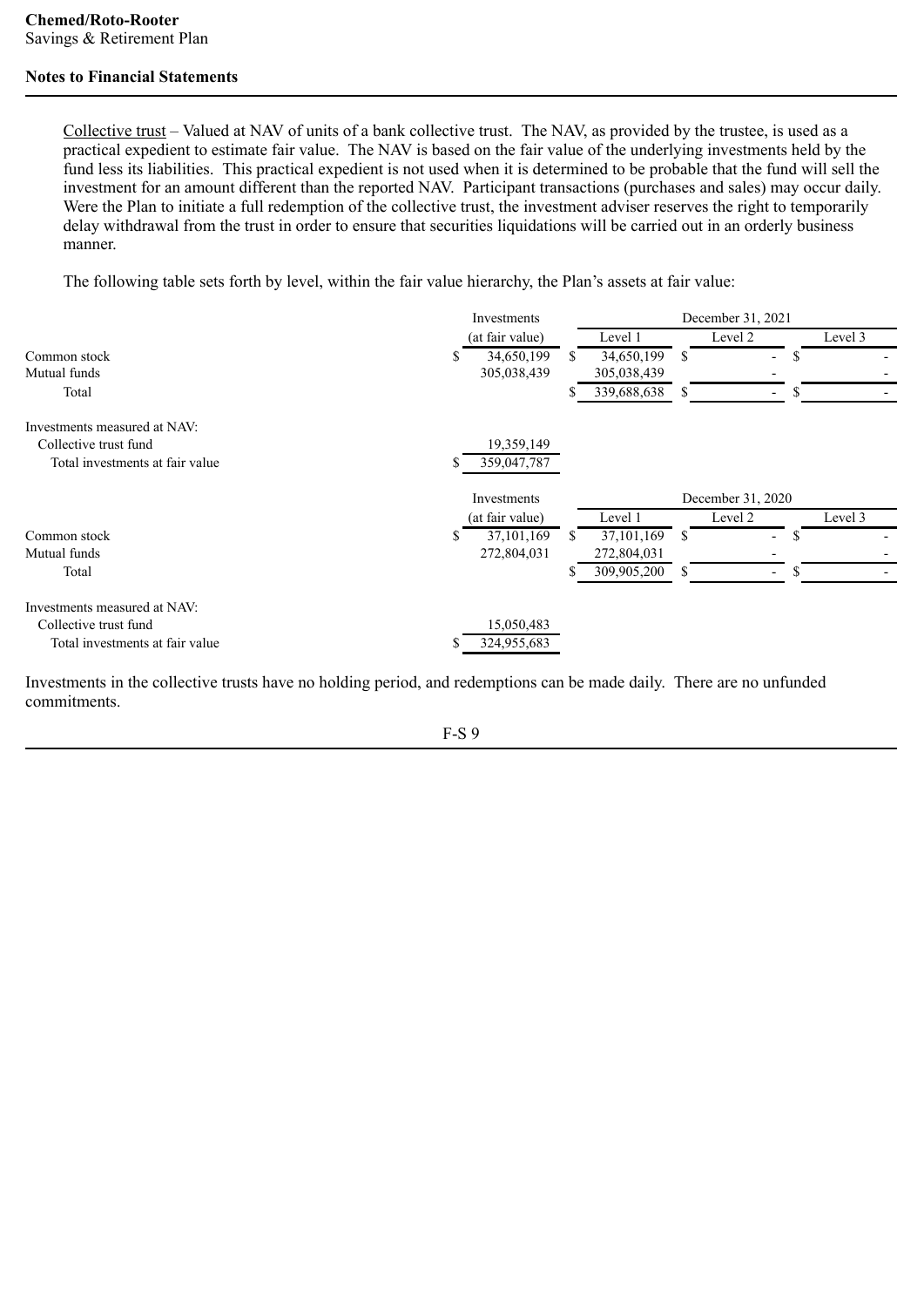### 6. **Party-In-Interest Transactions**

Certain Plan investments held during the years ended December 31, 2021 and 2020 include shares of the Company's common stock. During 2021, there was approximately \$1,000,000 of purchases and \$3,000,000 of sales related to the Company's common stock, which qualify as party-in-interest transactions.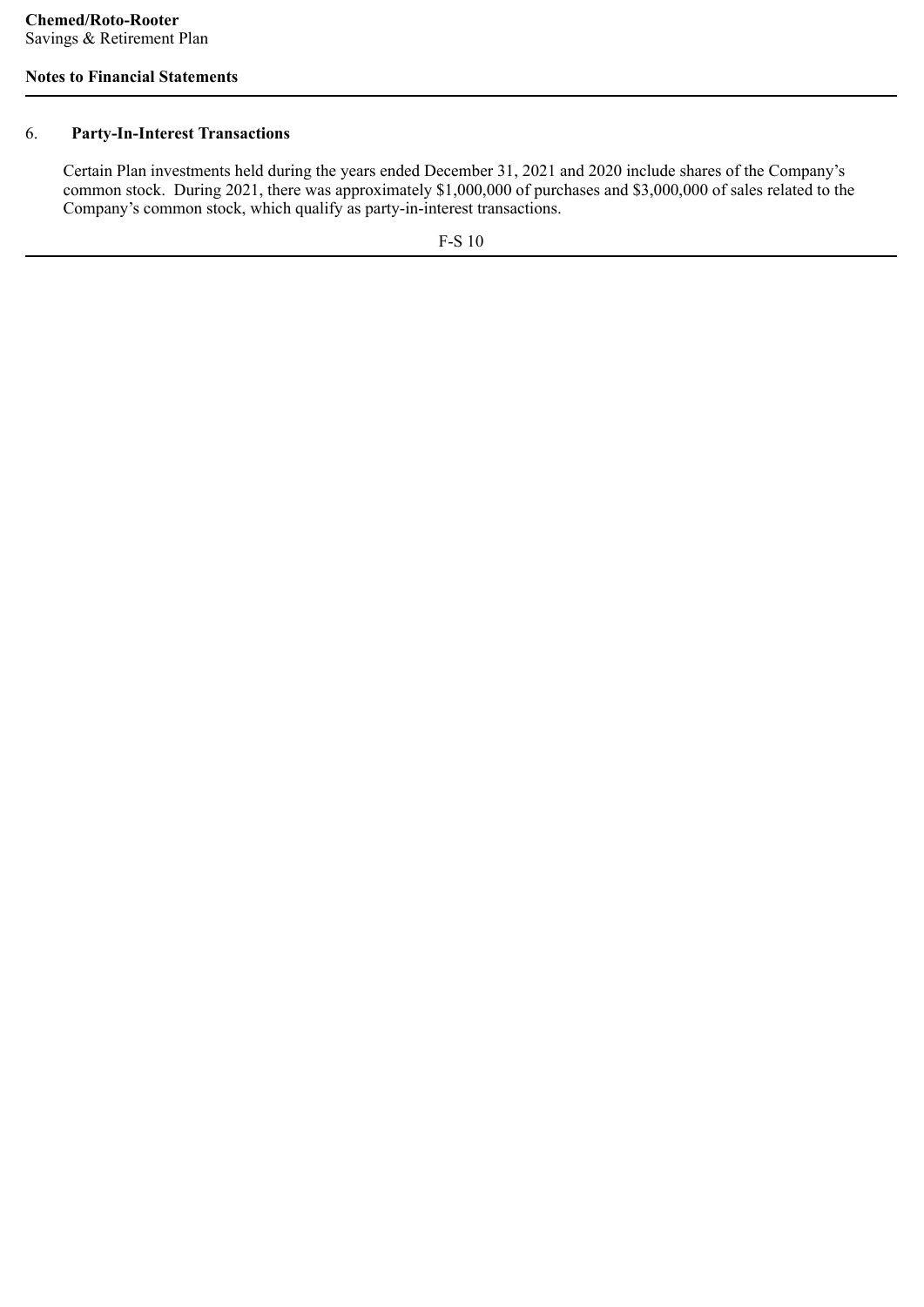**Chemed/Roto-Rooter** Savings & Retirement Plan

**Form 5500 EIN 31-0791746 Plan No. 104 Schedule H, Line 4i-Schedule of Assets (Held At End of Year) December 31, 2021 Schedule I**

| (a) | (b)<br><b>Identity of issue</b>           | (c)<br>Description of investment             | (e)<br>Current<br>value |
|-----|-------------------------------------------|----------------------------------------------|-------------------------|
|     | <b>Chemed Corporation common stock</b>    |                                              |                         |
| *   | Chemed Corporation                        | Common Stock                                 | 34,650,199<br>\$        |
|     | <b>Mutual funds</b>                       |                                              |                         |
|     | <b>MFS</b>                                | International Intrinsic Value Fund           | 44,138,716              |
|     | iShares                                   | S&P 500 Index Fund                           | 42,939,717              |
|     | T Rowe Price                              | Blue Chip Growth Fund                        | 38,298,100              |
|     | Victory Sycamore                          | <b>Established Value Fund</b>                | 26,822,386              |
|     | JP Morgan                                 | Core Bond Fund                               | 26,788,726              |
|     | American                                  | <b>Balanced Fund</b>                         | 22,682,265              |
|     | <b>BlackRock</b>                          | <b>Equity Dividend Fund</b>                  | 21,114,348              |
|     | Vanguard                                  | Federal Money Market Fund                    | 19,348,846              |
|     | Hartford                                  | Mid Cap Growth                               | 17,688,941              |
|     | Wells Fargo                               | <b>Short Duration Government Bond Fund</b>   | 9,791,987               |
|     | Columbia                                  | Small Cap Value Fund                         | 9,506,463               |
|     | Invesco                                   | International Small-Mid Company Fund         | 9,363,850               |
|     | <b>PIMCO</b>                              | Real Return Fund                             | 8,438,647               |
|     | Lord Abbett                               | Developing Growth Fund                       | 8,115,447               |
|     | Total mutual funds                        |                                              | 305,038,439             |
|     | <b>Collective Trust fund</b>              |                                              |                         |
|     | Invesco                                   | Stable Value Retirement Fund                 | 19,359,149              |
|     | <b>Notes receivable from participants</b> |                                              |                         |
| *   | Loan Fund                                 | Loans to Participants, at rates ranging from |                         |
|     |                                           | 4.25% to 7.50%                               | 8,263,949               |
|     |                                           | Total                                        | 367, 311, 736<br>\$     |
| *   | Denotes party in interest.                |                                              |                         |